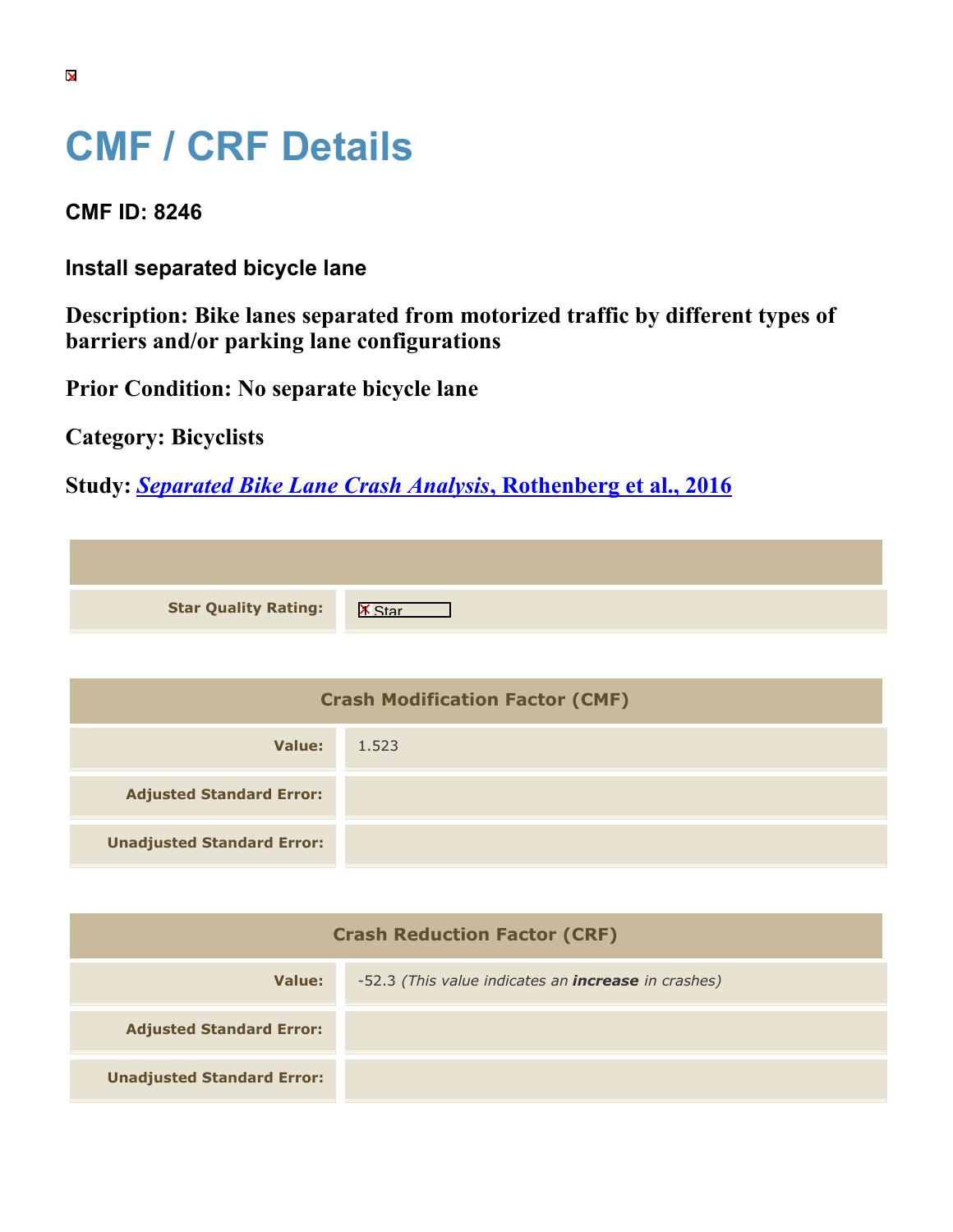| <b>Applicability</b>                    |                 |
|-----------------------------------------|-----------------|
| <b>Crash Type:</b>                      | Vehicle/bicycle |
| <b>Crash Severity:</b>                  | All             |
| <b>Roadway Types:</b>                   | Not specified   |
| <b>Number of Lanes:</b>                 |                 |
| <b>Road Division Type:</b>              |                 |
| <b>Speed Limit:</b>                     |                 |
| <b>Area Type:</b>                       | Not specified   |
| <b>Traffic Volume:</b>                  |                 |
| <b>Time of Day:</b>                     | Not specified   |
| If countermeasure is intersection-based |                 |
| <b>Intersection Type:</b>               |                 |

| <b>Intersection Geometry:</b>     |  |
|-----------------------------------|--|
|                                   |  |
| <b>Traffic Control:</b>           |  |
|                                   |  |
| <b>Major Road Traffic Volume:</b> |  |
|                                   |  |
|                                   |  |
| <b>Minor Road Traffic Volume:</b> |  |
|                                   |  |

| <b>Development Details</b>       |                                |
|----------------------------------|--------------------------------|
| <b>Date Range of Data Used:</b>  |                                |
| <b>Municipality:</b>             |                                |
| State:                           | CA, DC, FL, IL, MT, NY, OR, TX |
| <b>Country:</b>                  | <b>USA</b>                     |
| <b>Type of Methodology Used:</b> | $\overline{\mathbf{3}}$        |